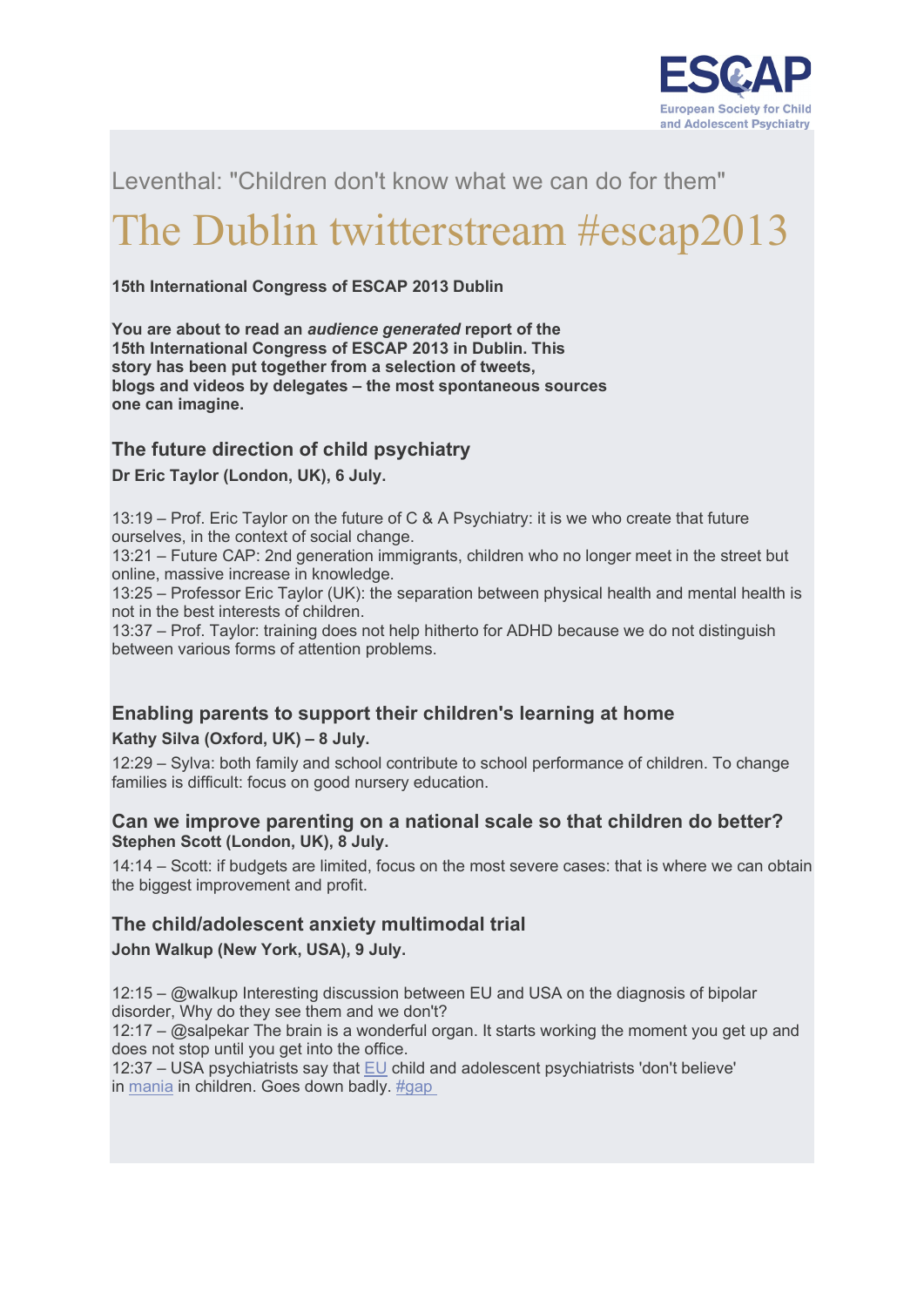

#### **Child abuse and neglect from an international perspective: What works? Marie-José van Hoof (Leiden, Netherlands), Gordon Harper (Boston, USA), Alan Apter (Petah Tikva, Israel), Mária Herczog (Budapest, Hungary), 9 July.**

15:55 – workshop child abuse: what really works? Important that child psychiatrists worldwide start sharing their knowledge on effective care.

16:06 – And these are the evidence-based elements for child abuse in the Netherlands: [CAP](http://www.kenniscentrum-kjp.nl/en/professionals/Disorders/Trauma-and-child-abuse/What-is-trauma-and-child-abuse/Background#.UkWt92RHAVw)[knowledge-centre](http://www.kenniscentrum-kjp.nl/en/professionals/Disorders/Trauma-and-child-abuse/What-is-trauma-and-child-abuse/Background#.UkWt92RHAVw)

# **AACAP vision for child and adolescent psychiatry**

### **Paramjit Joshi (Washington, USA), 9 July.**

14:32 – chairwoman of the American Academy for CAP: we have to stand up much more for the interests of our patients. #stigma

14:42 – @joshi Changes in youth mental health care: delivering care in communities AND increasing cooperation with health care.

## **Disordered, bad or just a victim of circumstances: the debate and quality of care of CD/ODD in three European countries**

**Henrikje Klasen (Leiden, Netherlands), Jörg Fegert (Ulm, Germany), Stephen Scott (London, UK), Robert Vermeiren (Leiden, Netherlands), Sandra Westgeest (The Hague, Netherlands), 9 July.**

16:39 – Scott: treatment of behavioral problems according to guidelines is highly cost-effective. 16:43 – Professor Scott [iapt.nhs.uk:](http://www.iapt.nhs.uk/about-iapt) Train all basic mental health workers how to treat, using protocols and routine outcome monitoring (ROM) every session.

16:56 – Much evidence for efficacy of structured parent training programs for behavioral problems in children in the Netherlands, Germany and UK.

# **Leaders forum: the future of child and adolescent psychiatry**

#### **Ruud Minderaa (Groningen, Netherlands), Norbert Skokauskas (Dublin, Ireland), Olayinka Omigbodun (Ibadan, Nigeria), Paramjit Joshi (Washington, USA), 10 July.**

10:09 – Prof. Joshi, the president-elect of the American Academy of Child and Adolescent Psychiatry, puts it more strongly: we are not going forward.

10:12 – So: mental health is a subject of and FOR children, and we must bring this message into the limelight, unanimously.

10:21 – Prof. Minderaa, chairman of ESCAP explains once more that protocolized diagnosis and treatment improve our profession.

10:26 – Take a look at [CAP-knowledge-centre](http://www.kenniscentrum-kjp.nl/en) for evidence-based diagnosis and treatment in youth mental health, says Minderaa.

# **The future of child and adolescent psychiatry Norbert Stokauskas (Dublin), Bennett Leventhal (New York, USA), 10 July.**

09:50 – President of the World Psychiatric Association (WPA): the biggest enemy of psychiatry is  $IIS$ .

09.55 – Leventhal (WPA) lays down a blandness sermon to the assembled child and adolescent psychiatrists in Dublin (1/2).

09:59 – Leventhal: why don't we get the governments to listen to us? We do not speak with one voice.

10:00 – Leventhal: we do not share the knowledge well enough, we do not stick to evidence